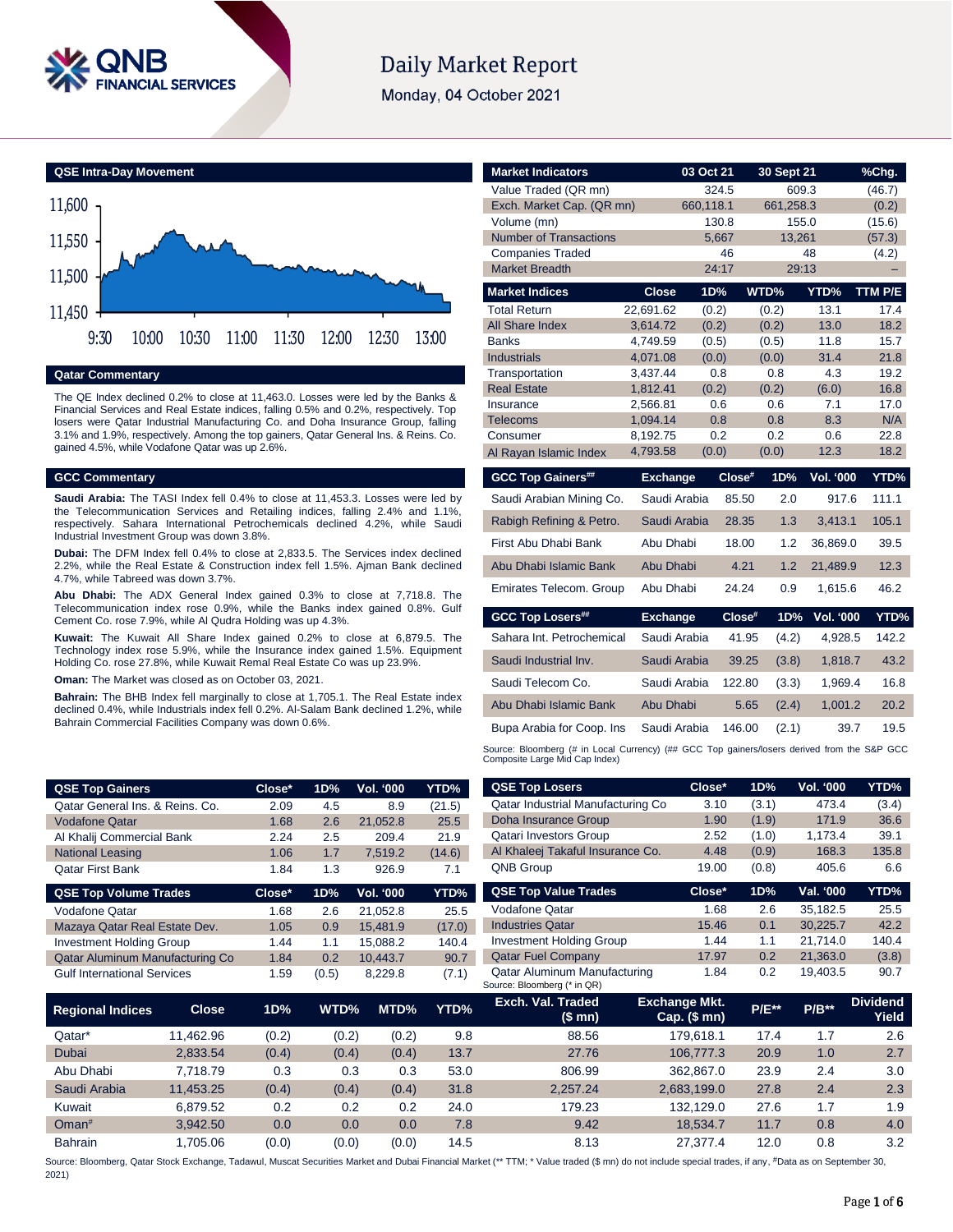# **Qatar Market Commentary**

- The QE Index declined 0.2% to close at 11,463.0. The Banks & Financial Services and Real Estate indices led the losses. The index fell on the back of selling pressure from GCC and foreign shareholders despite buying support from Qatari and Arab shareholders.
- Qatar Industrial Manufacturing Co. and Doha Insurance Group were the top losers, falling 3.1% and 1.9%, respectively. Among the top gainers, Qatar General Ins. & Reins. Co. gained 4.5%, while Vodafone Qatar was up 2.6%.
- Volume of shares traded on Sunday fell by 15.6% to 130.8mn from 155.0mn on Thursday. Further, as compared to the 30-day moving average of 166.8mn, volume for the day was 21.6% lower. Vodafone Qatar and Mazaya Qatar Real Estate Dev. were the most active stocks, contributing 16.1% and 11.8% to the total volume, respectively.

| <b>Overall Activity</b>        | Buy %*   | Sell %*  | Net (QR)        |
|--------------------------------|----------|----------|-----------------|
| Qatari Individuals             | 46.02%   | 47.28%   | (4,079,239.9)   |
| <b>Qatari Institutions</b>     | 27.61%   | 23.99%   | 11,761,755.5    |
| Qatari                         | 73.64%   | 71.27%   | 7,682,515.6     |
| <b>GCC Individuals</b>         | 0.44%    | 0.74%    | (967, 540.2)    |
| <b>GCC</b> Institutions        | 3.33%    | 4.34%    | (3,280,018.1)   |
| <b>GCC</b>                     | 3.76%    | 5.07%    | (4, 247, 558.4) |
| Arab Individuals               | 16.07%   | 14.11%   | 6,362,581.2     |
| <b>Arab Institutions</b>       | $0.00\%$ | $0.00\%$ |                 |
| Arab                           | 16.07%   | 14.11%   | 6,362,581.2     |
| <b>Foreigners Individuals</b>  | 3.63%    | 2.45%    | 3,848,382.1     |
| <b>Foreigners Institutions</b> | 2.90%    | 7.11%    | (13,645,920.5)  |
| <b>Foreigners</b>              | 6.53%    | 9.55%    | (9,797,538.4)   |

Source: Qatar Stock Exchange (\*as a % of traded value)

# **Earnings Calendar**

### **Earnings Calendar**

| <b>Tickers</b> | <b>Company Name</b>                  | Date of reporting 3Q2021 results | No. of days remaining | <b>Status</b> |
|----------------|--------------------------------------|----------------------------------|-----------------------|---------------|
| <b>QNBK</b>    | QNB Group                            | 10-Oct-21                        | 6                     | Due           |
| QNCD           | <b>Qatar National Cement Company</b> | 10-Oct-21                        | 6                     | <b>Due</b>    |
| <b>NLCS</b>    | Alijarah Holding                     | 14-Oct-21                        | 10                    | Due           |
| QIGD           | <b>Qatari Investors Group</b>        | 17-Oct-21                        | 13                    | <b>Due</b>    |
| <b>KCBK</b>    | Al Khalij Commercial Bank            | 18-Oct-21                        | 14                    | Due           |
| <b>ABQK</b>    | Ahli Bank                            | 19-Oct-21                        | 15                    | <b>Due</b>    |
| <b>QFLS</b>    | <b>Qatar Fuel Company</b>            | 20-Oct-21                        | 16                    | Due           |
| <b>DOHI</b>    | Doha Insurance Group                 | 27-Oct-21                        | 23                    | <b>Due</b>    |

Source: QSE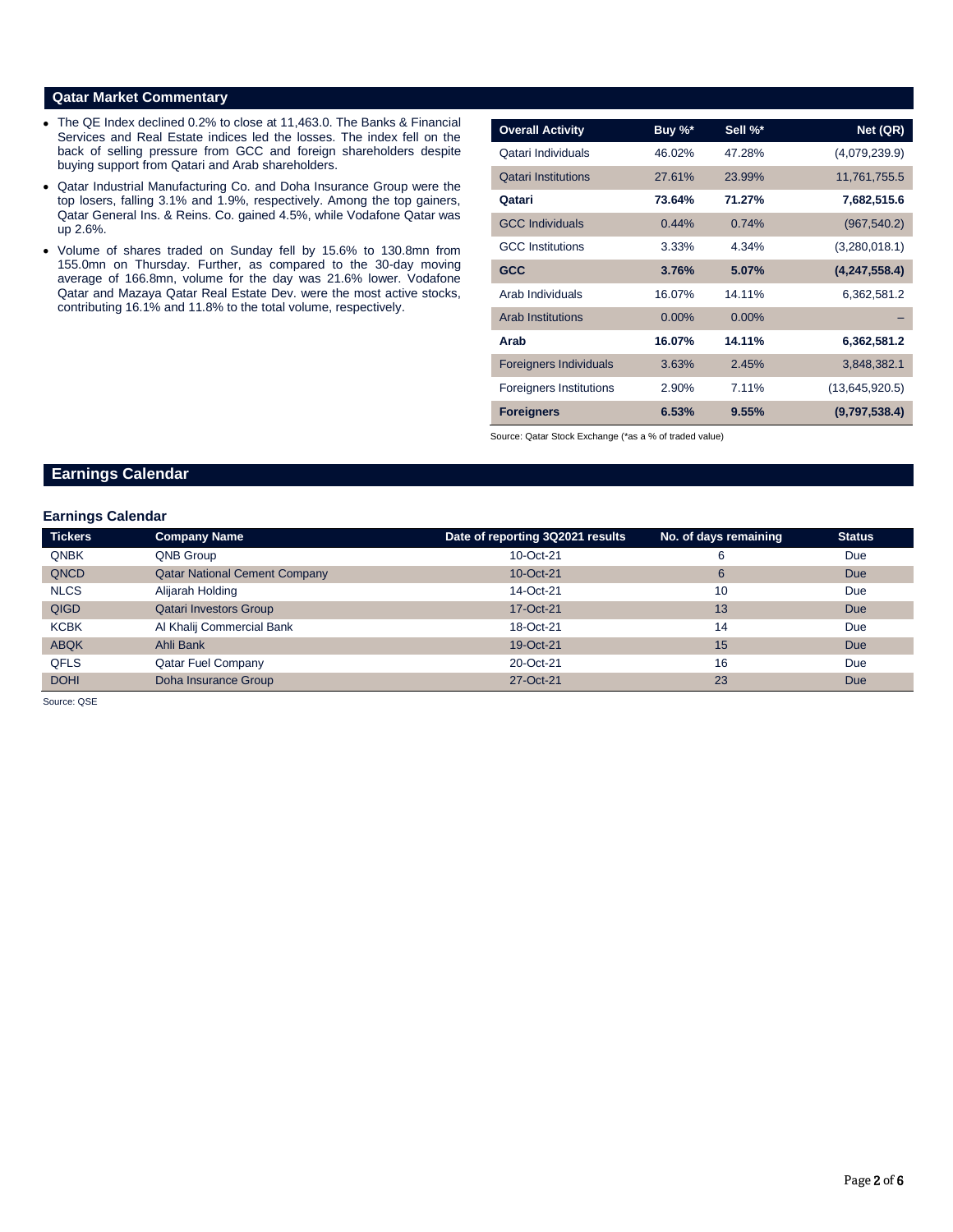# **News**

- **Qatar**
- **QP orders four new LNG carriers from Hudong Group of China –** The QR2.8bn order is the first ever placed by Qatar Petroleum (QP) or its affiliates with a Chinese shipyard for LNG ships. Qatar Petroleum has ordered four new LNG carriers from Hudong-Zhonghua Shipbuilding Group Co. Ltd. (Hudong), a wholly owned subsidiary of China State Shipbuilding Corporation Limited (CSSC). These four carriers are the first batch of orders in QP's massive LNG shipbuilding program, which will cater for future LNG fleet requirements for the North Field expansion projects as well as for existing vessel replacement requirements. This order is also the first ever placed by QP, or any of its affiliates, with a Chinese shipyard for LNG ships, and the first with Hudong in connection with the agreement to reserve ship construction capacity that was executed in April 2020. HE the Minister of State for Energy Affairs, Saad bin Sherida Al-Kaabi, also the President and CEO of QP, said, "We continue to push forward with our LNG expansion projects, and today's announcement is yet another step in our journey. I am especially pleased with the signing of this order as it marks our first ever new LNG carrier to be built in the People's Republic of China." Al-Kaabi noted, "We are proud to contribute to the success story of the LNG ship construction industry in China. We are also confident in Hudong's capabilities to execute this order, worth in excess of QR2.8bn, to the highest safety and technical standards and to deliver top quality LNG carriers that will facilitate continued safe and reliable delivery of LNG to the world." "I would like to take this opportunity to thank Hudong's team for all the hard work to bring this order to fruition during these challenging times. I would also like to thank the leadership of our esteemed partner, CSSC, for their valuable support to this effort in line with our mutual desire to further strengthen the excellent relations between China and Qatar. I am very grateful to the Qatar Petroleum and Qatargas teams, whose dedicated efforts were instrumental in reaching this milestone," Al-Kaabi concluded. (Gulf-Times.com)
- **MARK to hold its EGM on October 05 –** Masraf Al Rayan (MARK) will hold its Extraordinary General Assembly Meeting (EGM) on October 05, 2021, "Virtually" via (Zoom) at 6:00 pm. (Peninsula Qatar)
- **NLCS to disclose its 3Q2021 financial results on October 14 –** National Leasing Holding (NLCS) will disclose its financial statement for the period ending September 30, 2021 on October 14, 2021. (QSE)
- **KCBK to disclose its 3Q2021 financial results on October 18 –** Al Khalij Commercial Bank (KCBK) will disclose its financial statement for the period ending September 30, 2021 on October 18, 2021. (QSE)
- **QFLS: Board of directors meeting on October 20 –** Qatar Fuel Co. (QFLS) has announced that its Board of Directors will be holding a meeting on October 20, 2021 to discuss the Financial statements for the third quarter and other activities of the company for the period ended on September 30, 2021. (QSE)
- **DOHI: Board of directors meeting on October 27 –** Doha Insurance (DOHI) has announced that its Board of Directors will be holding a meeting on October 27, 2021 to discuss and approve the balance sheet and profit and loss of the 3rd quarter ended September 30, 2021. (QSE)
- **Ooredoo upgrades Business Broadband offering –** Ooredoo has announced the revamp of its Business Broadband portfolio, offering significantly faster broadband speeds together with Ooredoo tv, its trusted business landline service and optional mobility benefits. The new simplified Business Broadband

bundles, which will replace the existing broadband options, will offer greater flexibility at competitive prices while retaining all the benefits of the current packages backed by substantially improved broadband speeds. The new packages come bundled with Business Landline, offering unlimited free calls to local landlines and more free minutes for calls to national mobiles, while there will also be the option of free calling from landlines to the Aamali Mobile connections within a single organization. Monthly fees, including landline, will start at QR749 and for an additional incremental fee, customers will also be able to opt for Business EDGE offering 4G back-up and a firewall. (Gulf-Times.com)

- **Qatar's ports witness robust growth year-on-year in September –** Hamad, Doha and Al Ruwais ports witnessed robust growth YoY, notably in cargoes, containers and building materials, in September 2021, reflecting the country's buoyant trade with the rest of the world, according to the official figures. The general cargo handled through the three ports stood at 114,388 tons in September 2021, which registered a 17% surge year-on-year but declined 22.96% MoM. On a cumulative basis, the general cargo movement through the three ports totaled 1.21mn tons in January-September this year. Hamad Port alone handled 111,712 freight tons of break-bulk in September this year. The port features an intermodal transport network that offers direct and indirect shipping services to more than 100 destinations, facilitating efficient transportation and logistics services locally and abroad. Its multi-use terminal is designed to serve the supply chains for the RORO, grains and livestock. It can handle 1mn tons of cereals and 500,000 vehicles annually as well as livestock. Hamad Port's strategic geographical location offers opportunities to create cargo movement towards the upper Gulf, supporting countries such as Kuwait and Iraq and south towards Oman. As many as 125 vessels had called on this port in September 2021. The number of ships calling on Qatar's three ports together stood at 297 this September, which was 8.33% lower on a yearly basis. However, it was up 7.61% MoM basis. As many as 2,523 ships had called on these ports during the first nine months of this year. The container handling through the three ports stood at 128,761 TEUs (twenty-foot equivalent units), which grew 7.05% and 2.54% YoY and MoM respectively in September 2021. The cumulative container handling stood at 1.2mn TEUs in January-September this year. The Hamad Port, which is the largest eco-friendly project in the region and internationally recognized as one of the largest green ports in the world, alone saw 126,150 TEUs of containers handling in September 2021. QTerminals has achieved 6mn TEUs and 13mn freight tons of non-containerized cargo at the Hamad Port since the start of operations. The building materials handled by the three ports amounted to 41,722 tons in September this year, which shot up 14.82% on a yearly basis but was down 1.87% MoM. A total of 453,766 tons of building materials had been handled by these three ports during the first nine months of this year. (Gulf-Times.com)
- **Justice Ministry opens realty registration, authentication office at QFC –** The Ministry of Justice (MoJ) has opened its real estate registration and authentication office at the Qatar Fiancial Centre (QFC), a leading onshore financial and business center in the region, paving the way for the real estate investment trusts (REITs) to flourish in Doha's market. Among an array of other facilities, the office will offer real estate registration and authentication services to investors at the QFC, making it easier for them to access the related services in a timely manner. (Gulf-Times.com)
- **Qatar adds Sinovac, Sputnik (V) COVID-19 vaccines to its conditionally-approved vaccine list –** The Ministry of Public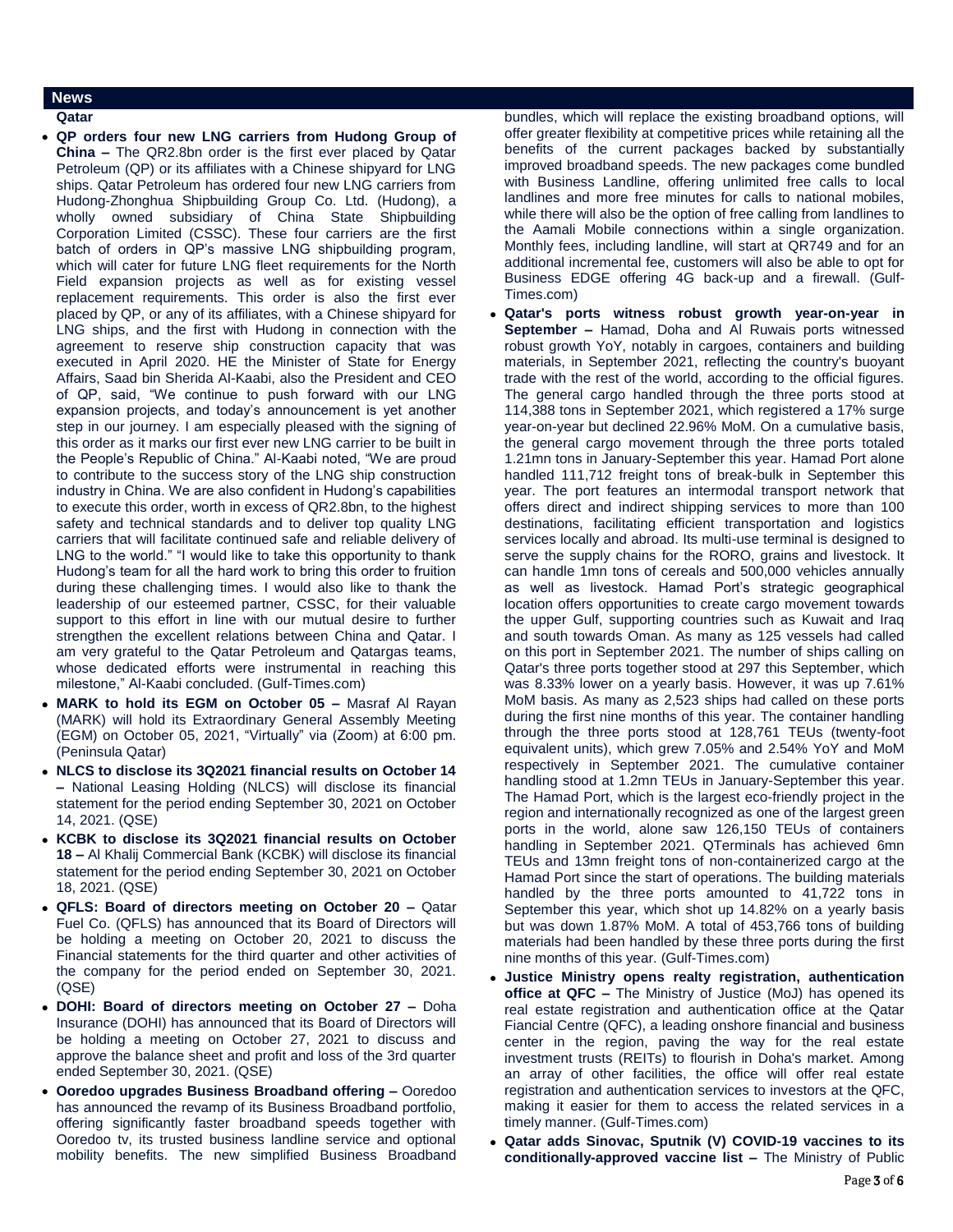Health (MOPH) has added two more COVID-19 vaccines – Sinovac and Sputnik (V) – to its conditionally-approved vaccine list. The conditionally-approved vaccine list has been updated to include Sinovac and Sputnik (V) COVID-19 vaccines in addition to Sinopharm vaccine. A Serology Antibody test with a positive result is mandatory before travelling to Qatar for people with two doses of a conditionally-approved vaccines and 14 days after the second dose, in which case only the traveler will be considered fully immune. (Qatar Tribune)

 **More than 66% payments in Doha Bank happening digitally –** The COVID-19 pandemic has accelerated the pace of digital adoption in the banking sector. Now more than 66 percent of Doha Bank's payment is happening through digital channels, said an official during a webinar yesterday. The bank hosted an online event titled 'Payments and Cash Management Innovation' during which experts shed light on how financial system and banking industry is becoming a volatile, dynamic, and competitive environment for all financial institutions in Qatar and globally, which has forced banks and financial institutions to work harder in its innovative solutions to provide and develop products to sustain its competitive advantage in the marketplace. Dr. R Seetharaman, Chief Executive Officer, Doha Bank said, "We live in changing times and extra ordinary set of transformations are happening in every sphere on political, social, economic, environmental and human development front." Speaking about the impact of technology on the banking (financial services) and payment side, he noted that technology is redefining the way customer is behaving and the way we need to customize the solutions, for example open banking on payments, and digital innovation through application programming interfaces (API). "The pace at which digital acceleration is taking place is unbelievable and the role of Fintech in the payment industry has been so prolific and value advantaged in every sphere in terms of human endeavors," he added. (Peninsula Qatar)

# **International**

- **UK's Truss: US trade deal is not the 'be all and end all' –** A deal with the US is not the "be all and end all" of trade agreements, British Foreign Secretary Liz Truss said. A trade deal with the US was touted as the one of the biggest prizes of leaving the European Union during the 2016 referendum campaign but since Joe Biden's election as US president, the prospect of a swift deal has all but disappeared as his administration conducts a wider review of trade policies. "I don't agree ... that is the be all and end all of trade," Truss said at an event on the sidelines of the governing Conservative Party's annual conference, when asked about the prospects of a trade agreement with the US. "There are lots of fast growing parts of the world who want to do business with Britain and there is a full pipeline of trade deals we are negotiating." Former trade minister Truss said her message to the Americans on trade was "we want to see them out there". Truss, who was appointed last month and has already visited the US and Mexico in her new role, said it was important Britain and its allies reached out to trade with developing countries. "If we are not reaching out to them, who is? The answer is it is authoritarian regimes who don't have their best interests at heart ... what we don't want is those countries being dragged into the orbit of authoritarian regimes," she said. (Reuters)
- **No more uncontrolled immigration: PM says Britain in period of adjustment –** British Prime Minister Boris Johnson said on Sunday he would not return to "uncontrolled immigration" to solve fuel, gas and Christmas food crises, suggesting such strains were part of a period of post-Brexit adjustment. At the start of his Conservative Party's conference, Johnson was again forced to defend his government against

complaints from those unable to get petrol for their cars, retailers warning of Christmas shortages, and gas companies struggling with a spike in wholesale prices. The British leader had wanted to use the conference to turn the page on more than 18 months of COVID-19 and to refocus on his 2019 election pledges to tackle regional inequality, crime and social care. Instead, the prime minister finds himself on the back foot nine months after Britain completed its exit from the European Union - a departure he said would give the country the freedom to better shape its economy. "The way forward for our country is not to just pull the big lever marked uncontrolled immigration, and allow in huge numbers of people to do work ... So what I won't do is go back to the old failed model of low wages, low skills supported by uncontrolled immigration," he told the BBC's Andrew Mrr Show. "When people voted for change in 2016 and ... again in 2019 as they did, they voted for the end of a broken model of the UK economy that relied on low wages and low skill and chronic low productivity, and we are moving away from that." It was the closest the prime minister has come to admitting that Britain's exit from the EU had contributed to strains in supply chains and the labor force, stretching everything from fuel deliveries to potential shortages of turkeys for Christmas. "There will be a period of adjustment, but that is I think what we need to see," he said. (Reuters)

## **Regional**

- **OPEC meets on output increase as oil prices rally –** OPEC and its allies meet on Monday to debate how much oil to release into the red hot market, where supply disruptions and recovering demand from the coronavirus pandemic have pushed oil above \$80 per barrel. The oil price rally to a three-year high is exacerbated by an even bigger increase in gas prices, which have spiked 300% and have come to trade close to an equivalent of \$200 per barrel due to supply shortages and low production of other fuels. The OPEC and allies led by Russia, known as OPEC+, agreed in July to boost output by 400,000 bpd every month until at least April 2022 to phase out 5.8mn bpd of existing cuts. (Zawya)
- **OPEC+ will drive oil prices over coming months, says Vitol –** The OPEC+ cartel's production policy will be the main factor influencing oil prices over the coming months, according to Vitol Group. There's little chance of Iranian barrels returning to global markets this year and US shale producers aren't investing enough to raise output quickly, the world's largest independent oil trader said. "Control of pricing is very much in the hands of OPEC+," Mike Muller, the head of Asia for Vitol, said on a Sunday webinar hosted by Dubai-based consultancy Gulf Intelligence. In the US, "the rig count is simply not there for production to catch up in a way that would be necessary if you needed extra oil." (Bloomberg)
- **Saudi Telecom may see significant inflows if PIF sells stake –** The Middle East's biggest telecoms company may see significant inflows after Saudi Arabia's sovereign wealth fund sells part of its 70% stake. Shares in Saudi Telecom Co. dropped 3.3% on Sunday, the most since March 2020, after the Public Investment Fund said it may sell part of its holding. The PIF plans to retain more than a 50% stake. The deal could generate "decent" inflows, according to Ahmed El Difrawy, head of data and index research at EFG-Hermes. If the PIF sells a 20% stake, Saudi Telecom could see inflows of up to \$1.4bn from passive trackers of the MSCI and FTSE Russell indexes, he wrote in a note. (Bloomberg)
- **Saudi court issues final order on AHAB ending 12-year debt dispute –** A Saudi court on Sunday issued a final order on the restructuring of the Algosaibi family's conglomerate AHAB, putting a formal end to one of Saudi Arabia's largest and longest debt disputes. AHAB filed for a financial restructuring in 2019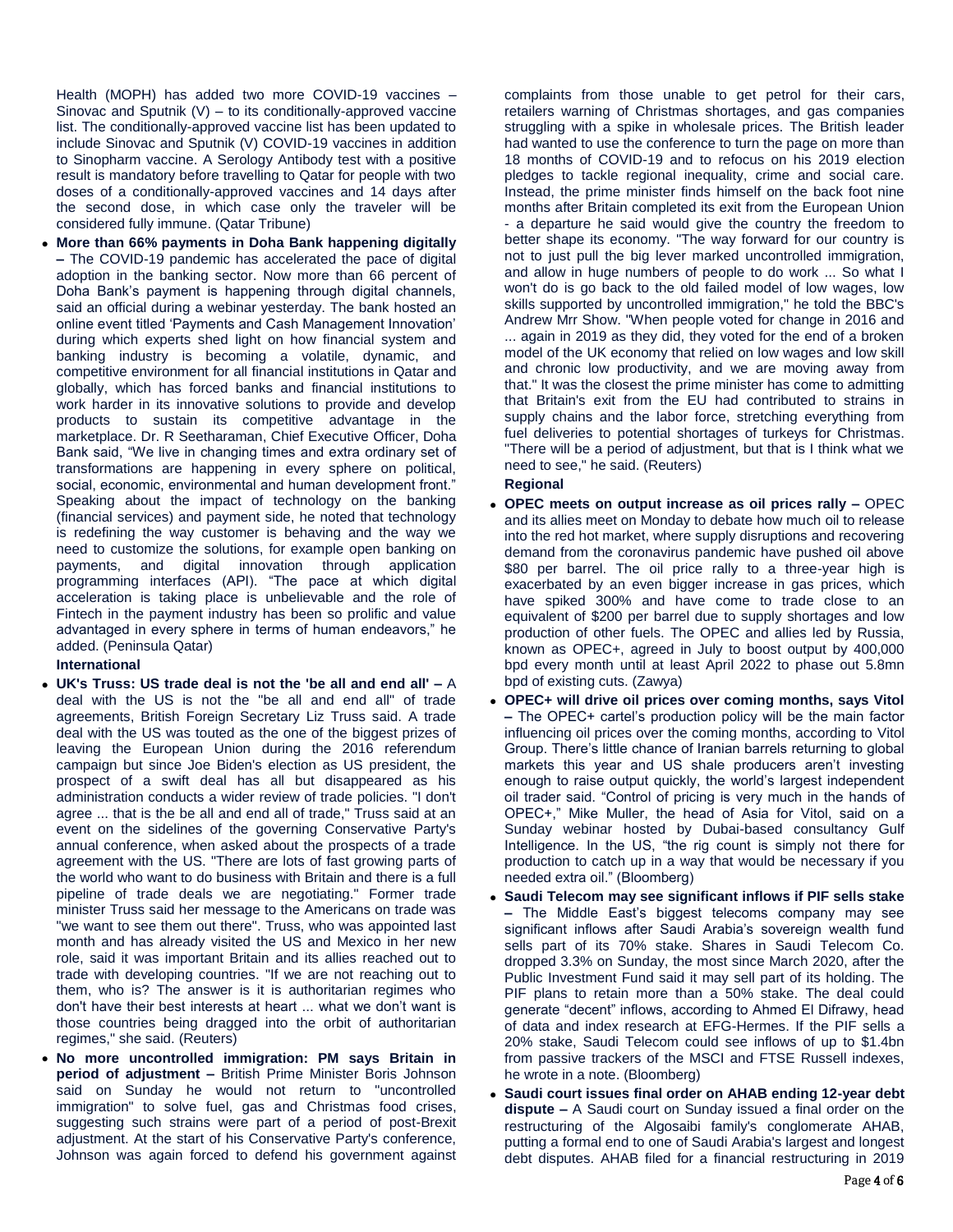under the framework of Saudi Arabia's bankruptcy law, introduced the previous year to make the kingdom more investor -friendly. The Dammam commercial court on Sunday issued the final ratification order for the AHAB restructuring, which is now unappealable, Simon Charlton, chief restructuring officer at AHAB, told Reuters. "The company will now take steps to begin lifting the restrictions over assets and begin liquidating assets to be able to make distributions to its approved creditors," he said. (Reuters)

- **Sources: UAE to start marketing first federal dollar bond this week –** The UAE government is expected to begin marketing its first bond as a federation as soon as this week, a transaction denominated in US dollars, four sources familiar with the matter said on Sunday. The UAE federal government has never issued bonds before, although several of the seven emirates that it comprises have, including the capital Abu Dhabi and commerce hub Dubai. (Reuters)
- **UAE's Majid Al Futtaim appoints Expo 2020 consultant for SR16bn Saudi project –** Middle East shopping mall operator Majid Al Futtaim has appointed the former construction consultant of Expo 2020 Dubai to manage its mixed -use project in Riyadh, estimated to be worth SR16bn. UK -based Mace, which has been chosen after a competitive regional tender process, has already mobilised its team to oversee the Riyadh North development, a statement confirmed on Sunday. Majid Al Futtaim's Saudi project, which is expected to create more than 114,000 direct and indirect jobs once completed, covers nearly one million square metres of built -up area. (Zawya)
- **Abu Dhabi Wealth Fund ADQ Takes 50% Stake in IHC's Eltizam –** Abu Dhabi sovereign wealth fund ADQ will take a 50% stake in International Holding Co. unit Eltizam Asset Management. IHC issued shares worth AED111.6mn in Eltizam to ADQ as part of the deal, according to a statement filed to the stock exchange on Sunday. Bloomberg reported details of the deal earlier. UAE national security adviser, Sheikh Tahnoon bin Zayed Al Nahyan, is chairman of both ADQ and IHC. IHC has been involved in numerous deals this year, with its assets ballooning to AED58bn in the second quarter, up 444% from the same period a year ago. (Bloomberg)
- **Bahrain's VAT hike to shore up economy, pave way for aid from GCC states –** Last week Bahrain's government sent a draft bill to parliament for approval to amend the value -added tax (VAT) rate. According to media reports, the government is planning to revise the rate from the current 5 percent to 10%. If approved by the parliament, the amended tax could come into effect on January 1, 2022. The move is widely seen as a positive step by the GCC's smallest member to shore up its public finances and as a way to ensure continued financial support from its GCC neighbors. Bahrain's economy shrank 5.4% last year amid the pandemic and lower oil prices. According to the IMF, Bahrain's public debt rose to over 130% of GDP in 2020 from 102 percent in 2019. (Zawya)
- **Bahrain's Al Salam Bank signs MoU to acquire assets of Ithmar Bank –** Al Salam Bank-Bahrain has signed a memorandum of understanding (MoU) and entered into discussions with Ithmaar Holding for the potential acquisition by Al Salam Bank of a group of assets from Ithmaar Holding's group of companies. The potential acquisition will be subject to the completion of successful due diligence, the agreement of terms between both parties, and the receipt of all necessary regulatory and corporate consents, Ithmar Holding, the parent of Ithmaar Bank, said in a statement on Sunday. (Zawya)